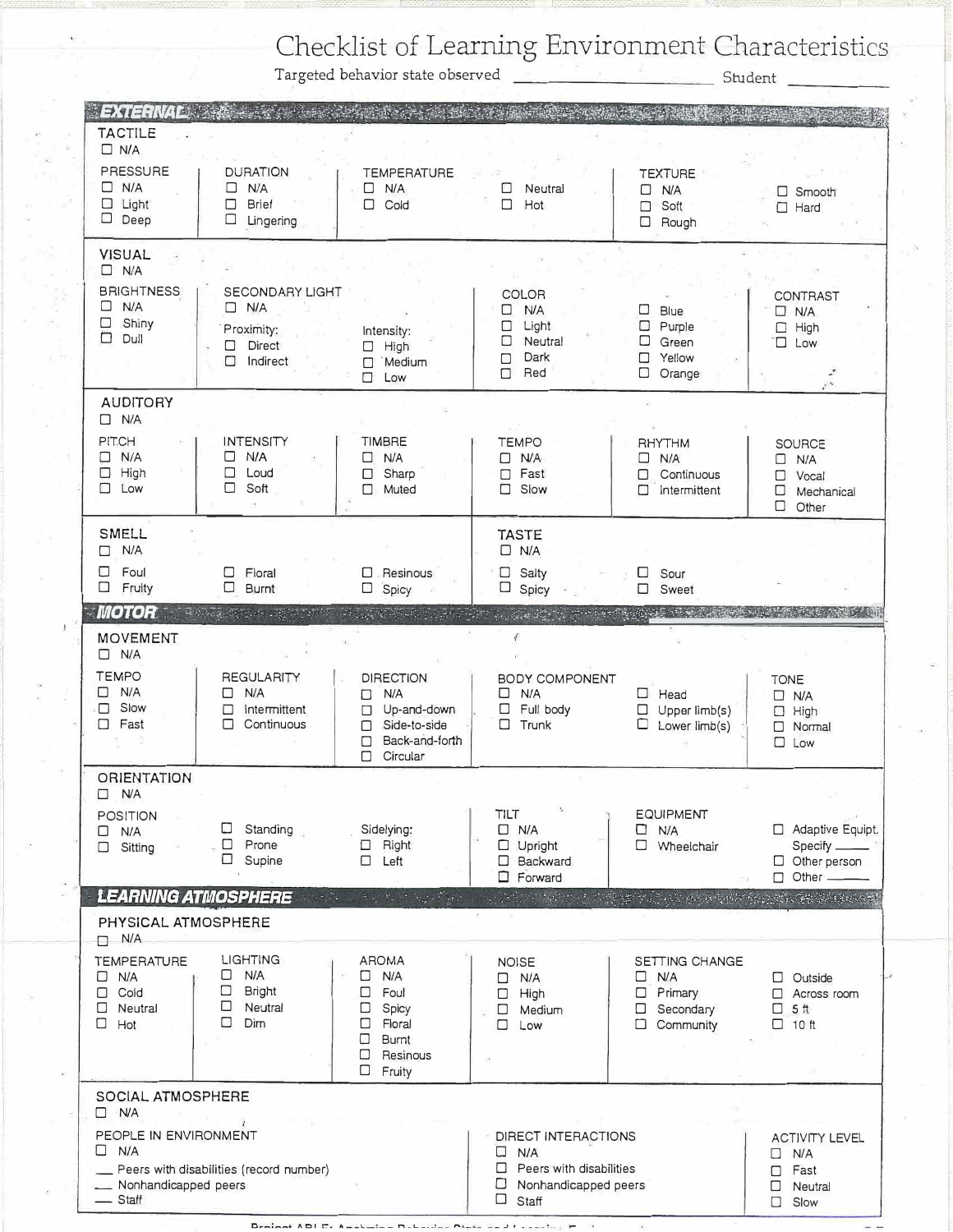## Assessment of Learning Environment Characteristics

The Checklist of Learning Environment Characteristics (pages 5.7-5.8) divides learning environment variables into three broad stimulus classifications: external, motor, and learning atmosphere. In the external section, one examines the sensory stimulation that might directly affect the student. Motor characteristics concern the bodily movement and orientation of the student. While similar to the external section, the learning atmosphere section examines the *overall* learning environment, not just stimuli that might directly affect the student. Questions following the checklist are designed to assist in the analysis of how the characteristics of the learning environment elicit or reinforce certain behavior states in the student. Examples of activating and soothing techniques for each of the three stimulus classifications are provided at the end of this section (see Table 1).

At least three one-minute observations are required *foreach* targeted behavior state. Once these have been completed, comparisons can be made between the checklists to identify characteristics that are present for one state, but not another. For example, comparison of the checklists could reveal that  $A<sup>2</sup>$  behavior occurred when there was direct lighting, or the student was using materials that were highly reflective in nature. The *RIS* state, however, occurred when there was low, indirect lighting, with either no materials or non-reflective materials present. In this manner, the checklists will provide the framework to systematically identify characteristics in the environment to add, remove, or alter, to provide the unique atmosphere most likely associated with the maintenance of a student's preferred awake states .

#### USE THE FOLLOWING PROCEDURES TO COLLECT DATA:

*1..* **Review the** *Checklist of Learning Environment Characteristics* **definitions:**

There is no need to memorize the definitions as they are fairly self-explanatory. Consult with the provided definitions when in doubt.

#### 2. Observe student for one minute:

When the student is in a behavior state targeted for increase or decrease, observe the student and his or her environment for one *minute.* Take note of all the categories on the checklist.

#### **3. Complete a** *Checklist of Learning Environment Characteristics* :

Record information in the appropriate areas and answer the general questions at the end. Be as thorough as possible. Question #6 examines the quality of interaction between the student or adult and any materials involved. For this question, check(✓) whether there was active or passive manipulation of the materials by an adult or peer and the student. For example, if an adult is applying lotion to a student, but is not attempting to include the student in the activity, check the "NA" box for the student, and the "Passive" box for the adult. The student is not manipulating the material (i.e., the lotion), and the adult is doing so only in a passive manner.

**4. Complete a** *Learning Environment Characteristics Summary Analysis Form (pages 5.9-5.10)* 

Use the form provided to summarize information collected throughout the complete series of one-minute observations for the Checklist of Learning Environment Characteristics Answer all questions to determine a student's preferences/non-preferences for characteristics of the learning environment.

Collecting Learning **Environment � Characteristics Data** 

ER<br>L

ior sta ·s; ia<br>Gia g be<br>Spe .<br>S 4-<br>S 4*ual: Analyzi*<br>epartment o ar<br>Ca E  $\ddot{\omega}$ aining<br>nce, K ren<br>Ten BLE I<br>Lawr<br>Isas. (1995). *A*<br>*nments.<br>ity of Kan* (Ed.).<br>*envire*<br>Inivers . M.<br>*Thing*<br>D<sub>n</sub>, U Education, University of Kansas. .hinski, S<br>*and lea.*<br>Educati (/) **co** 

r I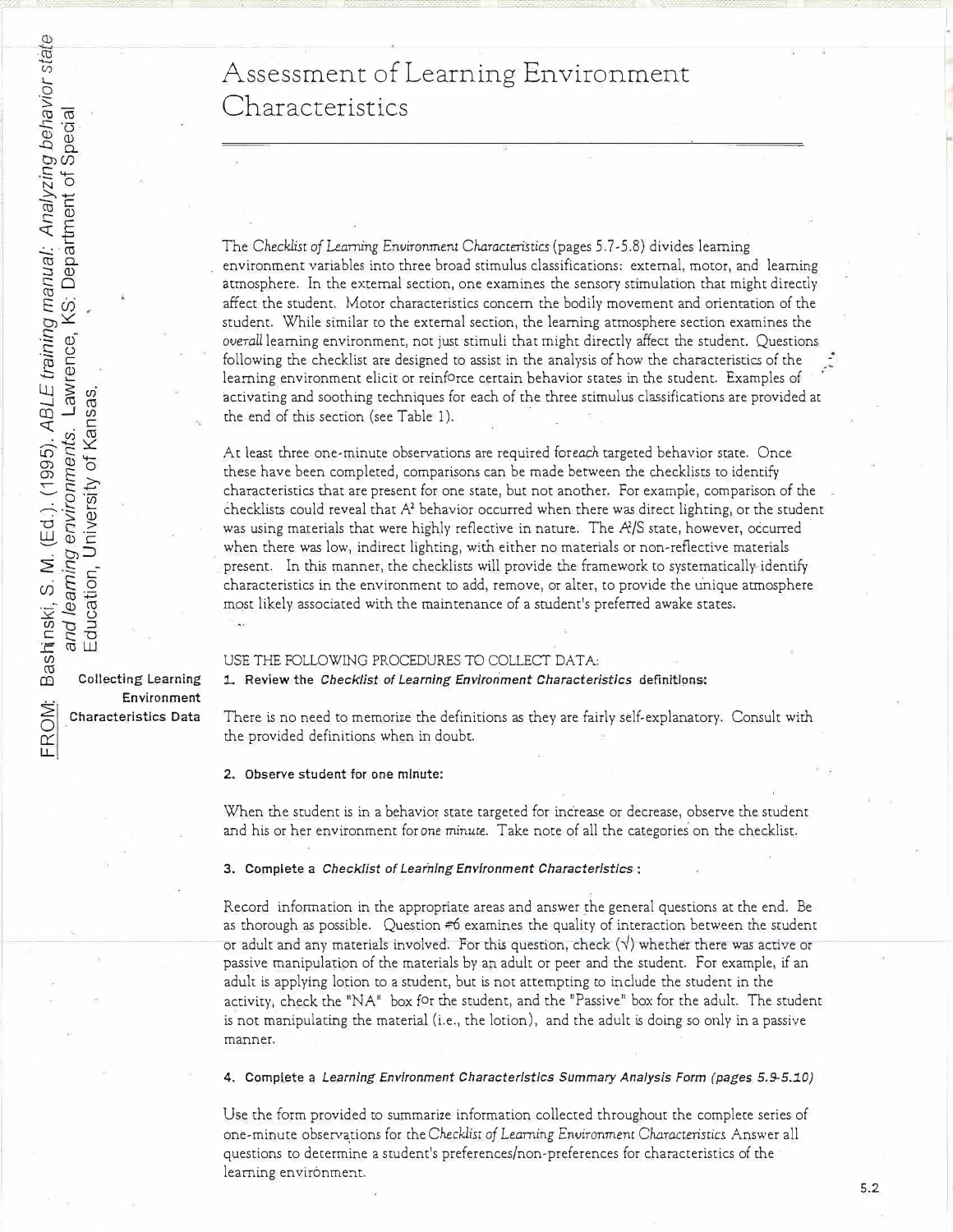# Definitions of Learning Environment Characteristics

#### **EXTERNAL**

#### **TACTILE**  Pertaining to the sense of touch

Pressure - the amount of force being placed on the skin by people or objects

 $\mathbb{R}^n$  . Find the set of  $\mathbb{R}^n$  . In the set of  $\mathbb{R}^n$ 

03366 ' ..

\_.

- light pressure just barely skims the skin's surface, may result in
	- displacement of body hair, but no visible displacement of skin
	- deep touch results in displacement of skin

Duration - the rate of motion, action, activity, or performance

- brief/staccato movement is fast (typically lasting less than 1 second) and is repeated several times-may appear jerky in movement
- lingering/slow movement is rhythmic and will occur over a period of time longer than 1 second

Temperature - determination of temperature is largely dependent upon the materials being utilized (For example, 82-84 degrees is an average or warm temperature for an indoor swimming pool, while 82-84 degrees for a beverage would be considered hot.)

• cold/neutral/hot

Texture - the composition or structure of a substance

- soft not hard or firm, offering little resistance to touch, not harsh
- rough having a bumpy, irregular surface, coarse, not polished
- smooth/slick fine texture or consistency, free from irregularities, roughness, or projections-glossy, slippery, polished
- hard resistant to pressure, firm, rigid, fixed

Pertaining to the sense of sight

**VISUAL** 

Brightness - intensity of light reflected from a surface

- shiny high reflective ability
- dull low reflective ability

Secondary Light (proximity and intensity)

- direct secondary light source is within a two foot radius of student
- indirect there is a secondary light source, but it is greater than two feet from the student
- high/medium/low

Color (intensity and actual color)- property of object or light that is visibly distinguished as possessing the quality of redness, greenness; etc.

- light/neutral/dark
- red/green/blue/yellow/purple/orange

Contrast - differences in light intensity from two or more areas • high/low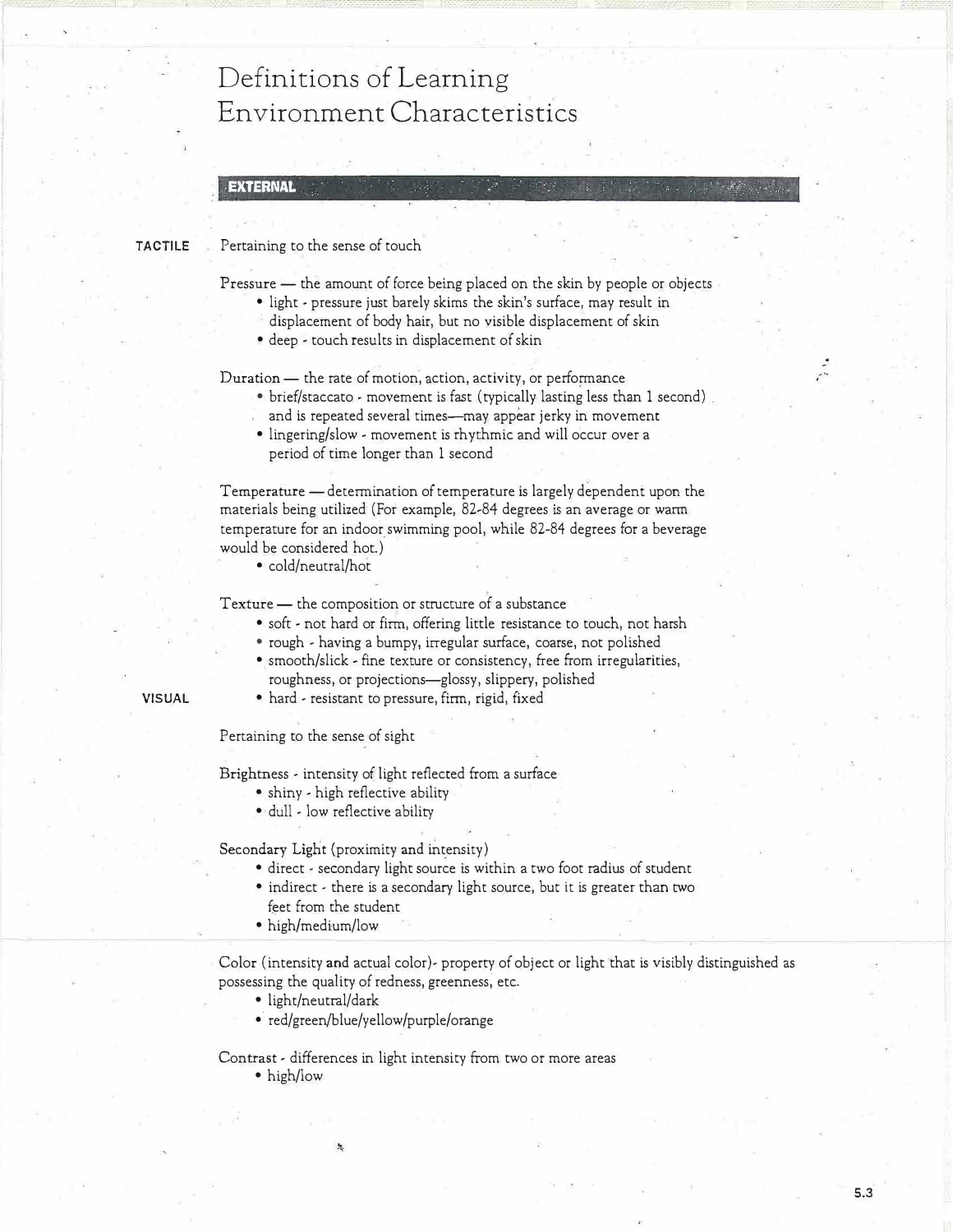#### **AUDITORY**

#### The reception of sound waves

Pitch - frequency of the signal

- high tone (i.e., soprano)
- low tone (i.e., baritone)

Intensity - loudness or magnitude of the sound

- loud high volume
- soft low volume

Timbre - quality characteristic of sound, attribute of sensation

- sharp intense and harsh cone
- muted muffled or softened tone

Tempo - a characteristic, rhythm or speed of a sound

- fast rhythm is rapid  $\cdot$
- slow rhythm is low speed
- continuous a sound with no breaks or interruptions
- intermittent a periodically interrupted sound

Source - the origination of a sound

- voice a sound produced by the vocal cords of an actual person
- mechanical a sound produced by a radio, computer, toy, or other device
- other other possible items (musical instruments)

**SMELL** 

#### To notice the odor of something by the sense organs in the nose

- foul putrid, repulsive, nauseous
- fruity cherry, berry, grape
- floral rose, lilac, honeysuckle
- burnt smoke, tar
- resinous <sup>p</sup>ine, camphor, spruce
- spicy clove, cinnamon, pepper

**TASTE** 

To distinguish the flavor of something by taking it into the mouth

- salty tasting like salt
- spicy having a hot taste pepper, relish, nutmeg
- sour taste characteristic of that produced by acid, tart, tangy foods
- sweet having a sugary taste

#### **MOTOR**

#### **MOVEMENT**

A change in position or motion\_

Tempo - rate or pace of an activity

- slow rate is lacking, below or behind
- fast rate is occurring rapidly with great speed
- intermittent sporadic, not continuous
- continuousfrhythmic movement characterized by a regularly recurring element, without interruption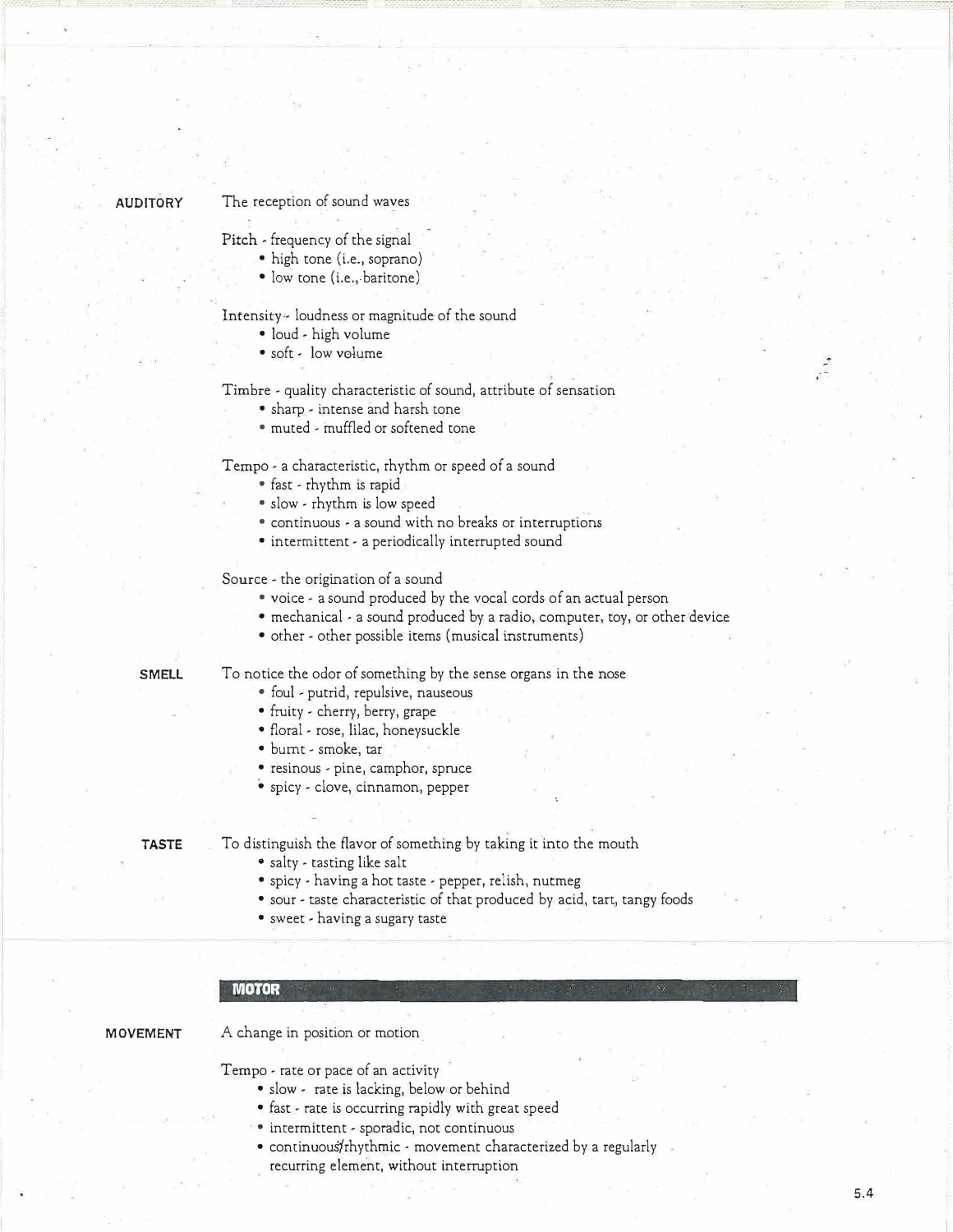Direction - in what direction the movement is occurring

- up-and-down including jumping, being bounced slowly or rapidly, or a vertical movement on a waterbed
- side-to-side includes rocking (if sideways such as holding an infant), walking or running sideways, rolling if the circle is not complete, and sideways motion on a waterbed
- back-and-forth includes front to back rocking such as in a rocking chair, or while seated or standing
- circular includes movements which complete a circle such as rolling, spinning with or without an object (chair, merry-go-round)

Body Component - that part of the body that is moving or being moved

- full body include the total body from head to toe and including extremities
- trunk area of the body from hips to neck
- head area of the body from the neck up
- upper limb(s) arms (from shoulder to fingertips)
- lower limb(s) legs

Tone - the coloring of the skin and the appearance of muscle strength

• high/normal/low

#### **ORIENTATION**  The physical relationship of the student's body to his/her environment

Position - the way in which the student is placed

- sitting the student's body is bent at the waist at an angle of at least 45-degrees from a horizontal· surface
- standing the student is in an upright position that is at least at a 75-degree angle . with a horizontal surface and a portion of his/her weight is borne on legs and feet (ankle joints). (If student is placed in a prone stander, he/she is coded as standing when the prone stander is elevated to at least a 75 degree angle, and it appears that more of the student's weight is being supported by his/her legs than by the torso).
- prone the student is on his/her stomach with the torso making contact with a horizontal surface
- supine the student is on his/her back with the torso making contact with a horizontal surface or his/her body can be bent at the waist at less than a 45-degree angle from a horizontal surface
- sidelying the student is on his/her side. (The back can be making contact with a horizontal surface, but the pelvis is rotated with the side of the hip resting on the horizontal surface).

Tilt • the angle of the body or a part of the body

- upright the student is at a 90-degree angle to a horizontal surface
- backward the student's shoulder blades are at an angle greater than '90-degrees and less than 175-degrees
- forward the student's shoulder blades are at an angle greater than 1 degree and less than 90-degrees

#### Equipment

Wheelchair Bean bag Tumbleform Comer chair Prone stander Kneeler Other person (i.e. being held) Other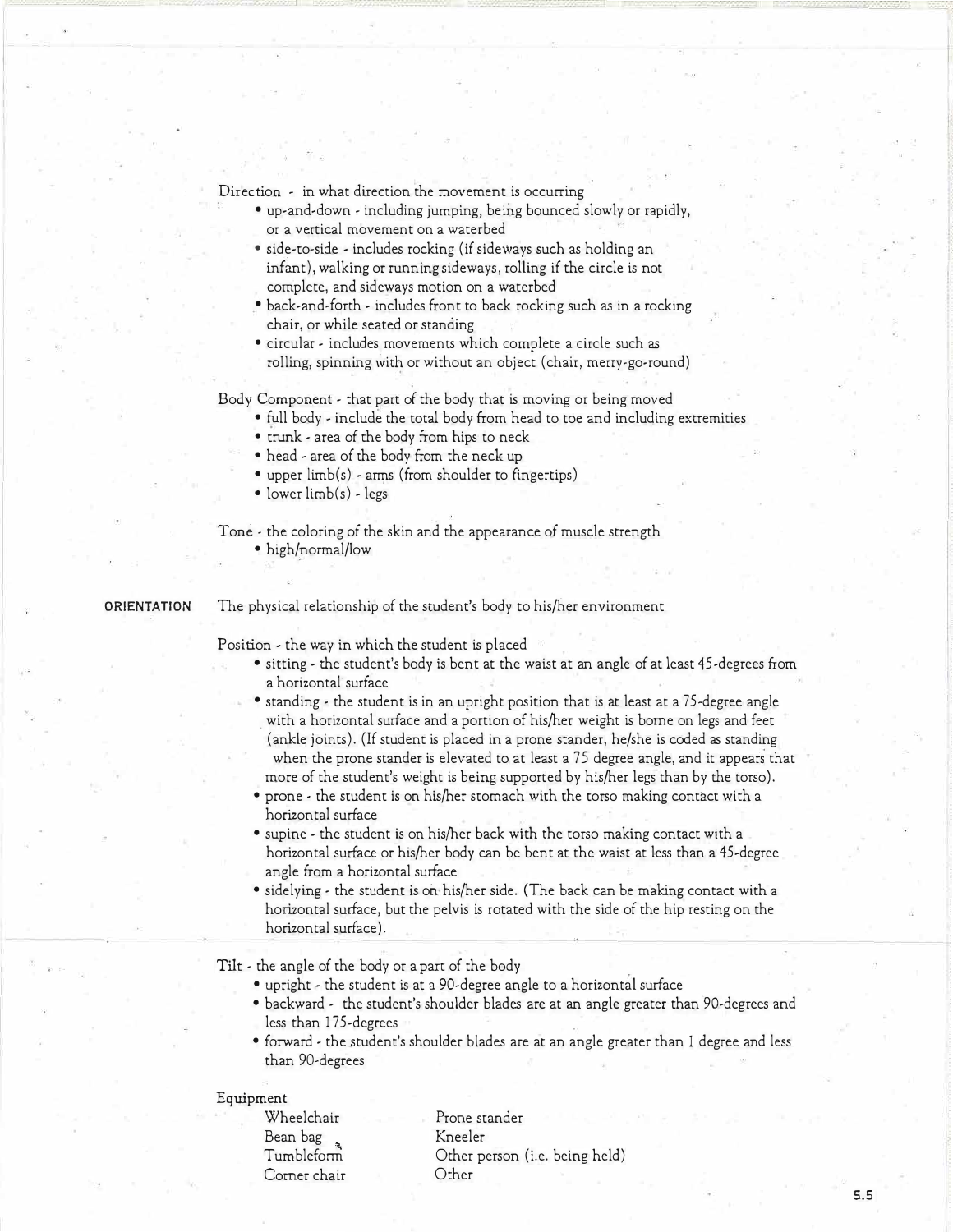### **LEARNING ATMOSPHERE**

#### **PHYSICAL**

#### **Temperature**

- cold the temperature is below 68 degrees
- neutral the temperature is 68-79 degrees
- hot the temperature is above 80 degrees

#### Lighting

- bright bright sunlight is evident, or intense direct illumination is present
- neutral normal overhead lighting is evident
- dim no overhead lighting or primary source of light

· **Aroma** - refer to the above definitions in the External section under the Smell category

| foul   | burnt    |  |
|--------|----------|--|
| spicy  | resinous |  |
| floral | fruity   |  |

#### Noise

- high background ambient noise is above 80dB; includes loud talking, crying or yelling, machine noise, or loud music
- medium typical noise level in a classroom; background noise is between 30-80 dB; voices are at normal speaking level, or soft music is present
- low no one is talking and there is no noticeable background noise

#### Setting Change\*

- primary the place where the student spends the majority of his/her time during a typical educational day
- secondary any indoor space other than the student's classroom area (e.g., hallway, ocher classrooms, cafeteria) within the same building in which the primary space is located
- community any indoor space that is not part of the student's primary school building, residence, or training facility; includes a bus or car,
- restaurants, malls, or recreational facilities
- outside any area outside of a building

\*If a setting change occurs within any of these areas, indicate approximately how far the distance is. across room 5 feet 10 feet

| <b>SOCIAL</b> | People in the environment - record the number of individuals in the<br>student's environment                                     |                      |       |  |  |  |
|---------------|----------------------------------------------------------------------------------------------------------------------------------|----------------------|-------|--|--|--|
|               | peers with disabilities                                                                                                          | nonhandicapped peers | staff |  |  |  |
|               |                                                                                                                                  |                      |       |  |  |  |
|               | Direct Interactions - record any interactions that occur directly with the<br>student being coded, and who those individuals are |                      |       |  |  |  |
|               | peers with disabilities                                                                                                          | nonhandicapped peers | staff |  |  |  |
|               | Activity level - record the pace at which activities surrounding the student are occurring                                       |                      |       |  |  |  |
|               | tast                                                                                                                             | neutral              | slow  |  |  |  |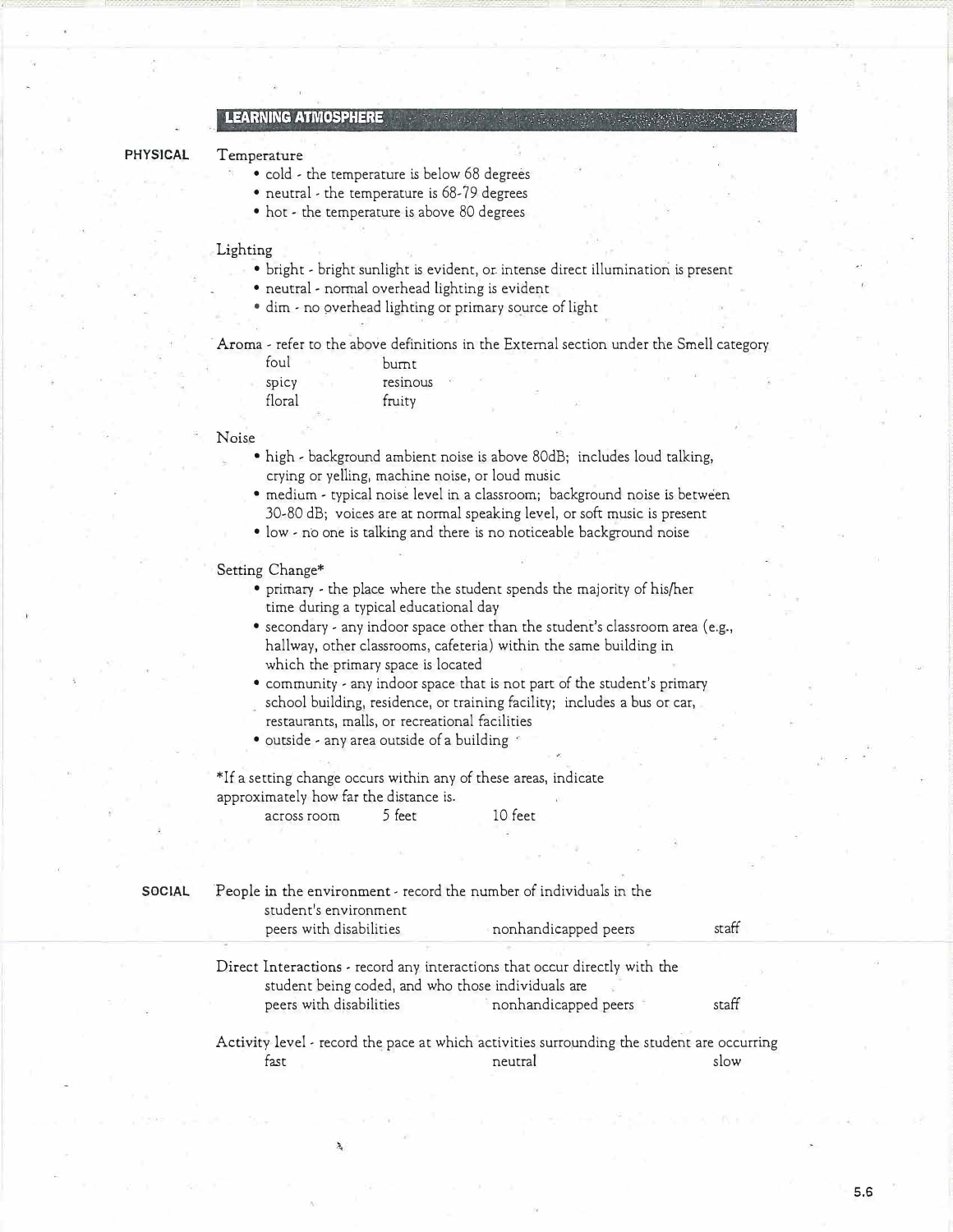# Facilitative Techniques - Table 1

## *EXTERNAL FACILITATIVE TECHNIQUES* .

| Characteristics of<br>Stimuli<br>light, quick touches<br>cool temperatures<br>rough surfaces<br>bright-reflective | Examples of<br>Stimuli Used<br>skin freshener<br>cool water<br>shaving cream<br>removing items<br>from refrigerator<br>sand | Characteristics of<br>Stimuli<br>deep, lingering<br>touches<br>warm temperatures<br>soft textures | Examples of<br>Stimuli<br>warm lotion<br>a blow dryer with a<br>diffuser during grooming<br>sheep skin lined bean<br>bag for positioning |
|-------------------------------------------------------------------------------------------------------------------|-----------------------------------------------------------------------------------------------------------------------------|---------------------------------------------------------------------------------------------------|------------------------------------------------------------------------------------------------------------------------------------------|
|                                                                                                                   |                                                                                                                             |                                                                                                   |                                                                                                                                          |
|                                                                                                                   |                                                                                                                             |                                                                                                   | newly laundered blanket                                                                                                                  |
|                                                                                                                   | gold or silver jewelry                                                                                                      | dull (non-reflective)                                                                             | light pink nail polish                                                                                                                   |
| light                                                                                                             | bright make-up (red or hot<br>pink)<br>extra light shined into<br>a mirror                                                  | dark                                                                                              | shades of gray                                                                                                                           |
| high pitch                                                                                                        | a hand mixer<br>fast streams of water                                                                                       | low pitch<br>soft                                                                                 | bass guitar<br>low tone of instruction<br>with slow delivery                                                                             |
| loud                                                                                                              | high tone of instruction<br>with quick delivery                                                                             | muted                                                                                             | muffled conversation                                                                                                                     |
| sharp                                                                                                             | crashing of pots and pans                                                                                                   |                                                                                                   |                                                                                                                                          |
| foul<br>burnt<br>resinous<br>spicy                                                                                | bowel movement<br>coffee<br>pine-scented cleaner<br>cinnamon                                                                | floral<br>fruity                                                                                  | perfume<br>vanilla-scented candle                                                                                                        |
| salty<br>spicy<br>sour                                                                                            | lemon water<br>pepper<br>lemon<br>dill pickle                                                                               | sweet                                                                                             | warm pudding<br>kool-aide<br>children's toothpaste                                                                                       |
|                                                                                                                   |                                                                                                                             |                                                                                                   |                                                                                                                                          |

.